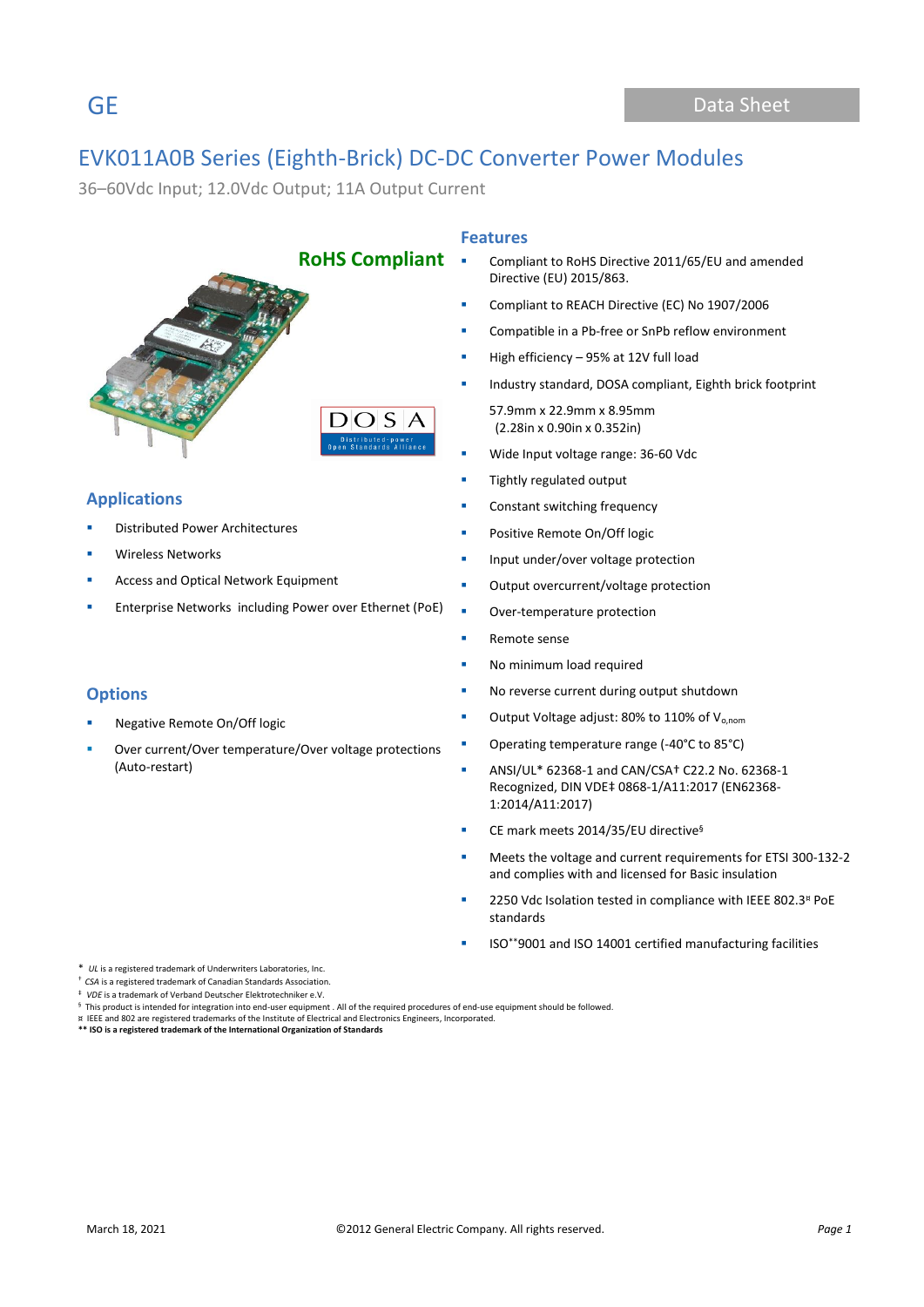**36–60Vdc Input; 12.0Vdc Output; 11A Output Current**

# **Absolute Maximum Ratings**

Stresses in excess of the absolute maximum ratings can cause permanent damage to the device. These are absolute stress ratings only, functional operation of the device is not implied at these or any other conditions in excess of those given in the operations sections of the data sheet. Exposure to absolute maximum ratings for extended periods can adversely affect the device reliability.

| <b>Parameter</b>                                   | <b>Device</b> | <b>Symbol</b>         | <b>Min</b> | <b>Max</b> | <b>Unit</b> |
|----------------------------------------------------|---------------|-----------------------|------------|------------|-------------|
| Input Voltage                                      |               |                       |            |            |             |
| Continuous                                         | All           | $V_{IN}$              | $-0.3$     | 60         | $V_{dc}$    |
| Transient (≤10 ms)                                 | All           | V <sub>IN.trans</sub> | $-0.3$     | 75         | $V_{dc}$    |
| <b>Operating Ambient Temperature</b>               | All           | TA                    | -40        | 85         | °C          |
| (see Thermal Considerations section)               |               |                       |            |            |             |
| <b>Storage Temperature</b>                         | All           | $T_{\text{stg}}$      | -55        | 125        | °C          |
| I/O Isolation voltage (100% factory Hi-Pot tested) | All           |                       |            | 2250       | $V_{dc}$    |

# **Electrical Specifications**

Unless otherwise indicated, specifications apply over all operating input voltage, resistive load, and temperature conditions.

| <b>Parameter</b>                                                                                                                                                                                                | <b>Device</b> | <b>Symbol</b>            | <b>Min</b> | <b>Typ</b> | <b>Max</b> | <b>Unit</b> |
|-----------------------------------------------------------------------------------------------------------------------------------------------------------------------------------------------------------------|---------------|--------------------------|------------|------------|------------|-------------|
| <b>Operating Input Voltage</b>                                                                                                                                                                                  | All           | $V_{IN}$                 | 36         | 48         | 60         | $V_{dc}$    |
| Maximum Input Current                                                                                                                                                                                           | All           | $I_{IN,max}$             |            | 4.0        | 4.4        | $A_{dc}$    |
| $(V_{IN} = V_{IN, min}$ to $V_{IN, max}$ , $I_0 = I_0$ , max)                                                                                                                                                   |               |                          |            |            |            |             |
| Input No Load Current                                                                                                                                                                                           | All           |                          |            |            | 75         | mA          |
| $(V_{IN} = V_{IN. nom. IO} = 0$ , module enabled)                                                                                                                                                               |               | IIN.No load              |            |            |            |             |
| Input Stand-by Current                                                                                                                                                                                          |               |                          |            |            |            |             |
| $(V_{IN} = V_{IN, nom}$ , module disabled)                                                                                                                                                                      | All           | I <sub>IN,stand-by</sub> |            |            | 20         | mA          |
| <b>Inrush Transient</b>                                                                                                                                                                                         | All           | $l^2t$                   |            |            | 0.5        | $A^2S$      |
| Input Reflected Ripple Current, peak-to-peak<br>(5Hz to 20MHz, 1µH source impedance; V <sub>IN, min</sub> to V <sub>IN,</sub><br>$_{max.}$ l <sub>o</sub> = l <sub>omax</sub> ; See Test configuration section) | All           |                          |            | 20         |            | $mAp-p$     |
| Input Ripple Rejection (120Hz)                                                                                                                                                                                  | All           |                          |            | 50         |            | dB          |

### **CAUTION: This power module is not internally fused. An input line fuse must always be used.**

This power module can be used in a wide variety of applications, ranging from simple standalone operation to an integrated part of sophisticated power architectures. To preserve maximum flexibility, internal fusing is not included, however, to achieve maximum safety and system protection, always use an input line fuse. The safety agencies require a time-delay fuse with a maximum rating of 8 A (see Safety Considerations section). Based on the information provided in this data sheet on inrush energy and maximum dc input current, the same type of fuse with a lower rating can be used. Refer to the fuse manufacturer's data sheet for further information.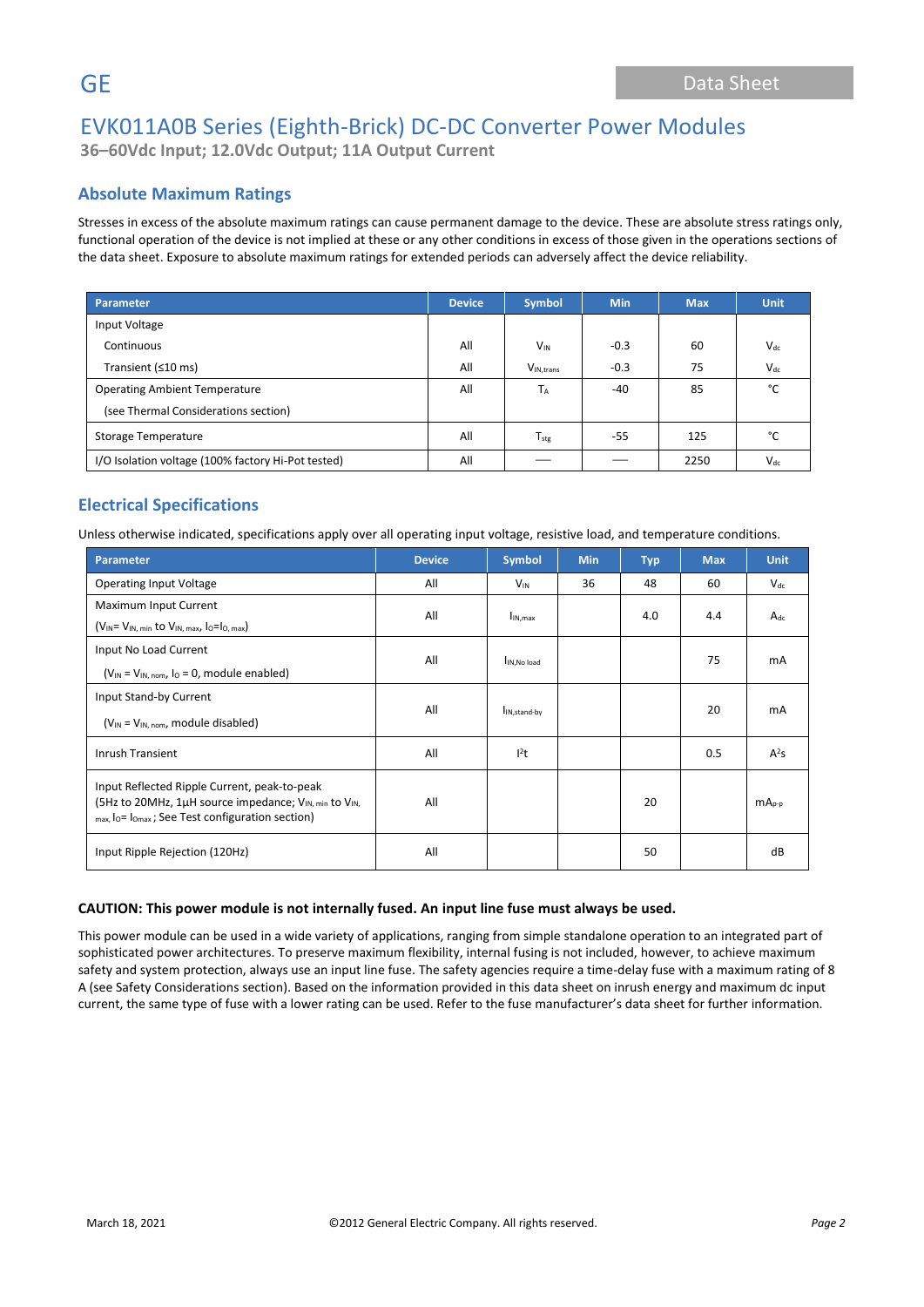# EVK011A0B Series (Eighth-Brick) DC-DC Converter Power Modules **36–60Vdc Input; 12.0Vdc Output; 11A Output Current**

# **Electrical Specifications** (continued)

| <b>Parameter</b>                                                                                                             | <b>Device</b> | <b>Symbol</b>       | <b>Min</b> | <b>Typ</b> | <b>Max</b> | <b>Unit</b>           |
|------------------------------------------------------------------------------------------------------------------------------|---------------|---------------------|------------|------------|------------|-----------------------|
| Nominal Output Voltage Set-point                                                                                             |               |                     |            |            |            |                       |
| $V_{IN} = V_{IN, min}$ , lo=lo, max, TA=25°C)                                                                                | All           | $V_{O, set}$        | 11.76      | 12.0       | 12.24      | $V_{dc}$              |
| Output Voltage                                                                                                               |               |                     |            |            |            |                       |
| (Over all operating input voltage, resistive load, and                                                                       | All           | V <sub>o</sub>      | $-3.0$     |            | $+3.0$     | % Vo, set             |
| temperature conditions until end of life)                                                                                    |               |                     |            |            |            |                       |
| <b>Output Regulation</b>                                                                                                     |               |                     |            |            |            |                       |
| Line (V <sub>IN</sub> =V <sub>IN, min</sub> to V <sub>IN, max</sub> )                                                        | All           |                     |            |            | 0.2        | % Vo, set             |
| Load ( $I_0 = I_0$ , min to $I_0$ , max)                                                                                     | All           |                     |            |            | 0.2        | $%$ $V0. set$         |
| Temperature (Tref=TA, min to TA, max)                                                                                        | All           |                     |            |            | 1.0        | % V <sub>O, set</sub> |
| Output Ripple and Noise on nominal output<br>$(V_{IN} = V_{IN, nom}, I_{O} = I_{O, max}, T_A = T_{A, min}$ to $T_{A, max}$ ) |               |                     |            |            |            |                       |
| RMS (5Hz to 20MHz bandwidth)                                                                                                 | All           |                     |            |            | 30         | $mV_{rms}$            |
|                                                                                                                              |               |                     |            |            |            |                       |
| Peak-to-Peak (5Hz to 20MHz bandwidth)                                                                                        | All           |                     |            |            | 100        | $mV_{pk-pk}$          |
| <b>External Capacitance</b>                                                                                                  | All           | Co                  | 100        |            | 2,000      | μF                    |
| <b>Output Current</b>                                                                                                        | All           | I <sub>o</sub>      | $\Omega$   |            | 11         | $A_{dc}$              |
| Output Current Limit Inception (Hiccup Mode)                                                                                 | All           | $I_{\text{O. lim}}$ | 105        | 115        | 130        | % $I_0$               |
| $(V_0 = 90\% \text{ of } V_{0, \text{ set}})$                                                                                |               |                     |            |            |            |                       |
| <b>Output Short-Circuit Current</b>                                                                                          | All           | I <sub>O, s/c</sub> |            | 3          | 5          | $A_{rms}$             |
| (V <sub>o</sub> ≤250mV) (Hiccup Mode)                                                                                        |               |                     |            |            |            |                       |
| Efficiency                                                                                                                   | All           | n                   |            | 95         |            | %                     |
| $V_{IN} = V_{IN. nom}$ , TA=25°C                                                                                             |               |                     |            |            |            |                       |
| $IO=IO. max$ , $VO=VO. set$                                                                                                  |               |                     |            |            |            |                       |
| Switching Frequency (Input ripple is 1/2 f <sub>sw</sub> )                                                                   | All           | $f_{sw}$            |            | 330        |            | kHz                   |
| <b>Dynamic Load Response</b>                                                                                                 |               |                     |            |            |            |                       |
| (dlo/dt=0.1A/ $\mu$ s; V <sub>IN</sub> = V <sub>IN.nom</sub> ; T <sub>A</sub> =25°C)                                         |               |                     |            |            |            |                       |
| Load Change from Io= 50% to 75% or 25% to 50% of                                                                             |               |                     |            |            |            |                       |
| lo, max;                                                                                                                     |               |                     |            |            |            |                       |
| <b>Peak Deviation</b>                                                                                                        | All           | $V_{\text{pk}}$     |            | 3          |            | $% V_{O, set}$        |
| Settling Time (Vo<10% peak deviation)                                                                                        | All           | $t_{s}$             |            | 200        |            | μs                    |
| $(dlo/dt=1A/\mu s; VIN = VIN, nom; TA=25°C)$                                                                                 |               |                     |            |            |            |                       |
| Load Change from Io= 50% to 75% or 25% to 50% of                                                                             |               |                     |            |            |            |                       |
| lo,max;                                                                                                                      |               |                     |            |            |            |                       |
| <b>Peak Deviation</b>                                                                                                        | All           | $V_{pk}$            |            | 5          |            | % V <sub>O, set</sub> |
| Settling Time (Vo<10% peak deviation)                                                                                        | All           | $t_{s}$             |            | 200        |            | μs                    |

# **Isolation Specifications**

| Parameter                                          | <b>Device</b> | <b>Symbol</b> | <b>Min</b> | <b>Typ</b> | <b>Max</b> | <b>Unit</b> |
|----------------------------------------------------|---------------|---------------|------------|------------|------------|-------------|
| <b>Isolation Capacitance</b>                       | All           | Liso          |            | 1000       |            | рF          |
| <b>Isolation Resistance</b>                        | All           | $R_{iso}$     | 10         |            |            | MΩ          |
| I/O Isolation Voltage (100% factory Hi-pot tested) | All           | All           |            |            | 2250       | $V_{dc}$    |

## **General Specifications**

| <b>Parameter</b>                                                                                                                                       | <b>Device</b> | <b>Symbol</b> | <b>Min</b> | <b>Typ</b>   | <b>Max</b>    | <b>Unit</b> |
|--------------------------------------------------------------------------------------------------------------------------------------------------------|---------------|---------------|------------|--------------|---------------|-------------|
| Calculated Reliability based upon Telcordia SR-332<br>Issue 2: Method I Case 3 (I <sub>O</sub> =80%I <sub>O, max</sub> , T <sub>A</sub> =40°C, airflow | All           | <b>FIT</b>    | 315.1      |              | $10^9$ /Hours |             |
| $= 200$ lfm, 90% confidence)                                                                                                                           | All           | <b>MTBF</b>   | 3,173,243  |              |               | Hours       |
| Weight (Open Frame)                                                                                                                                    | All           |               |            | 19<br>(0.67) |               | (oz.)       |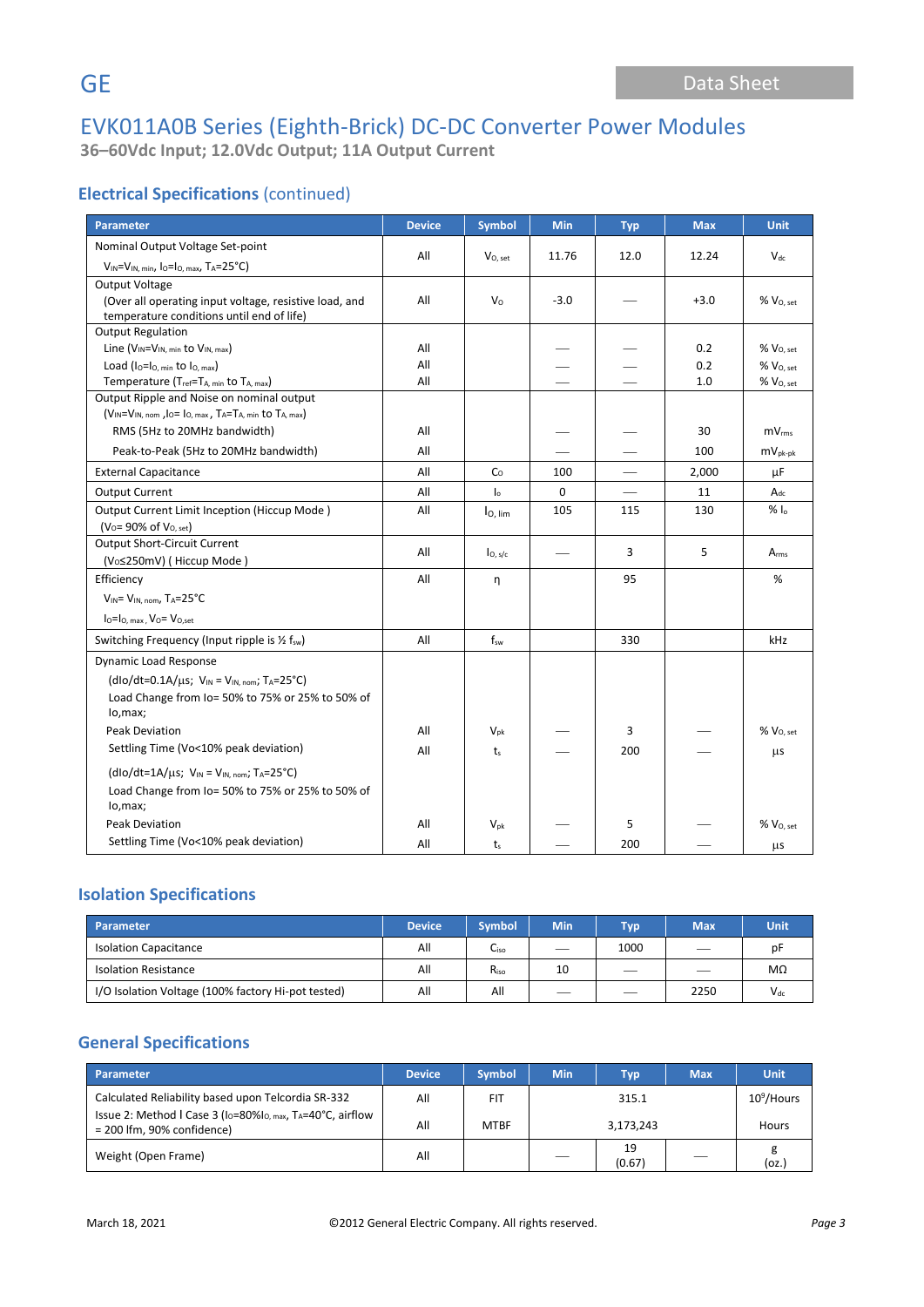# EVK011A0B Series (Eighth-Brick) DC-DC Converter Power Modules **36–60Vdc Input; 12.0Vdc Output; 11A Output Current**

# **Feature Specifications**

Unless otherwise indicated, specifications apply over all operating input voltage, resistive load, and temperature conditions. See Feature Descriptions for additional information.

| <b>Parameter</b>                                                                                                                 | <b>Device</b> | <b>Symbol</b>              | <b>Min</b>  | <b>Typ</b>      | <b>Max</b> | <b>Unit</b>           |
|----------------------------------------------------------------------------------------------------------------------------------|---------------|----------------------------|-------------|-----------------|------------|-----------------------|
| Remote On/Off Signal Interface                                                                                                   |               |                            |             |                 |            |                       |
| $(V_{IN} = V_{IN. min}$ to $V_{IN. max}$ ; open collector or equivalent,                                                         |               |                            |             |                 |            |                       |
| Signal referenced to VIN-terminal)                                                                                               |               |                            |             |                 |            |                       |
| Negative Logic: device code suffix "1"                                                                                           |               |                            |             |                 |            |                       |
| Logic Low = module On, Logic High = module Off                                                                                   |               |                            |             |                 |            |                       |
| Positive Logic: No device code suffix required                                                                                   |               |                            |             |                 |            |                       |
| Logic Low = module Off, Logic High = module On                                                                                   |               |                            |             |                 |            |                       |
| Logic Low - Remote On/Off Current                                                                                                | All           | $I_{on/off}$               |             |                 | 1.0        | mA                    |
| Logic Low - On/Off Voltage                                                                                                       | All           | $V_{on/off}$               | $-0.7$      |                 | 1.0        | $V_{dc}$              |
| Logic High Voltage - (Typ = Open Collector)                                                                                      | All           | $V_{\text{on}/\text{off}}$ | 2.0         |                 | 5.0        | $V_{dc}$              |
| Logic High maximum allowable leakage current                                                                                     | All           | $I_{on/off}$               |             |                 | 10         | μA                    |
| Turn-On Delay <sup>1</sup> and Rise Times                                                                                        |               |                            |             |                 |            |                       |
| $(1_0=1_0,$ max, $V_{IN}=V_{IN,$ nom, $T_A = 25 °C)$                                                                             |               |                            |             |                 |            |                       |
| Case 1: On/Off input is set to Logic Low (Module                                                                                 |               |                            |             |                 |            |                       |
| ON) and then input power is applied (T <sub>delay</sub> from                                                                     | All           | Tdelay                     |             | 25              | 30         | msec                  |
| instant at which $V_{IN} = V_{IN, min}$ until $V_0 = 10\%$ of $V_{O, set}$ )                                                     |               |                            |             |                 |            |                       |
| Case 2: Input power is applied for at least 1 second<br>and then the On/Off input is set from OFF to ON (T <sub>delay</sub> from | All           | Tdelay                     |             | 12              | 20         | msec                  |
| instant V <sub>on/off</sub> toggles until V <sub>0</sub> = 10% of V <sub>0, set</sub> ).                                         |               |                            |             |                 |            |                       |
| Output voltage Rise time (time for Vo to rise from 10%                                                                           | All           |                            |             | 10              | 15         |                       |
| of $V_{o,set}$ to 90% of $V_{o,set}$                                                                                             |               | Trise                      |             |                 |            | msec                  |
| Output voltage overshoot - Startup                                                                                               | All           |                            |             |                 | 3          | %V <sub>0. set</sub>  |
| $I_0 = I_0$ , max; $V_{IN} = V_{IN}$ , min to $V_{IN}$ , max, $T_A = 25$ °C                                                      |               |                            |             |                 |            |                       |
| Remote Sense Range                                                                                                               | All           | <b>V</b> SENSE             |             |                 | 10         | % V <sub>0, set</sub> |
| (Max voltage drop is 0.5V)                                                                                                       |               |                            |             |                 |            |                       |
| Output Voltage Adjustment Range <sup>2</sup>                                                                                     | All           |                            | 80          |                 | 110        | $\%$ $V_{O, set}$     |
| <b>Output Overvoltage Protection</b>                                                                                             | All           | V <sub>O.</sub> limit      | 13.8        | $\qquad \qquad$ | 16.5       | $V_{dc}$              |
| Input Undervoltage Lockout                                                                                                       | All           | VUVLO                      |             |                 |            |                       |
| Turn-on Threshold                                                                                                                |               |                            | 30          | 34.5            | 36         | $V_{dc}$              |
| <b>Turn-off Threshold</b>                                                                                                        |               |                            | 30          | 32.5            |            | $V_{dc}$              |
| Hysterisis                                                                                                                       |               |                            | 1.5         | 2.0             |            | $V_{dc}$              |
| Input Overvoltage Lockout                                                                                                        | All           | VovLo                      |             |                 |            |                       |
| <b>Turn-off Threshold</b>                                                                                                        |               |                            |             | 64              | 66         | $V_{dc}$              |
| Turn-on Threshold                                                                                                                |               |                            | 60          | 62              |            | $V_{dc}$              |
| Hysterisis                                                                                                                       |               |                            | $\mathbf 1$ | $\overline{2}$  |            | $V_{dc}$              |

Notes:

1. The module has an adaptable extended Turn-On Delay interval, T<sub>delay</sub>, of 4 seconds. The extended T<sub>delay</sub> will occur when the module restarts following either: 1) the rapid cycling of Vin from normal levels to less than the Input Undervoltage Lockout (which causes module shutdown), and then back to normal; or 2) toggling the on/off signal from on to off and back to on without removing the input voltage. The normal Turn-On Delay interval, T<sub>delay</sub>, will occur whenever a module restarts with input voltage removed from the module for the preceding 1 second.

2. Maximum trim up possible only for Vin>40V.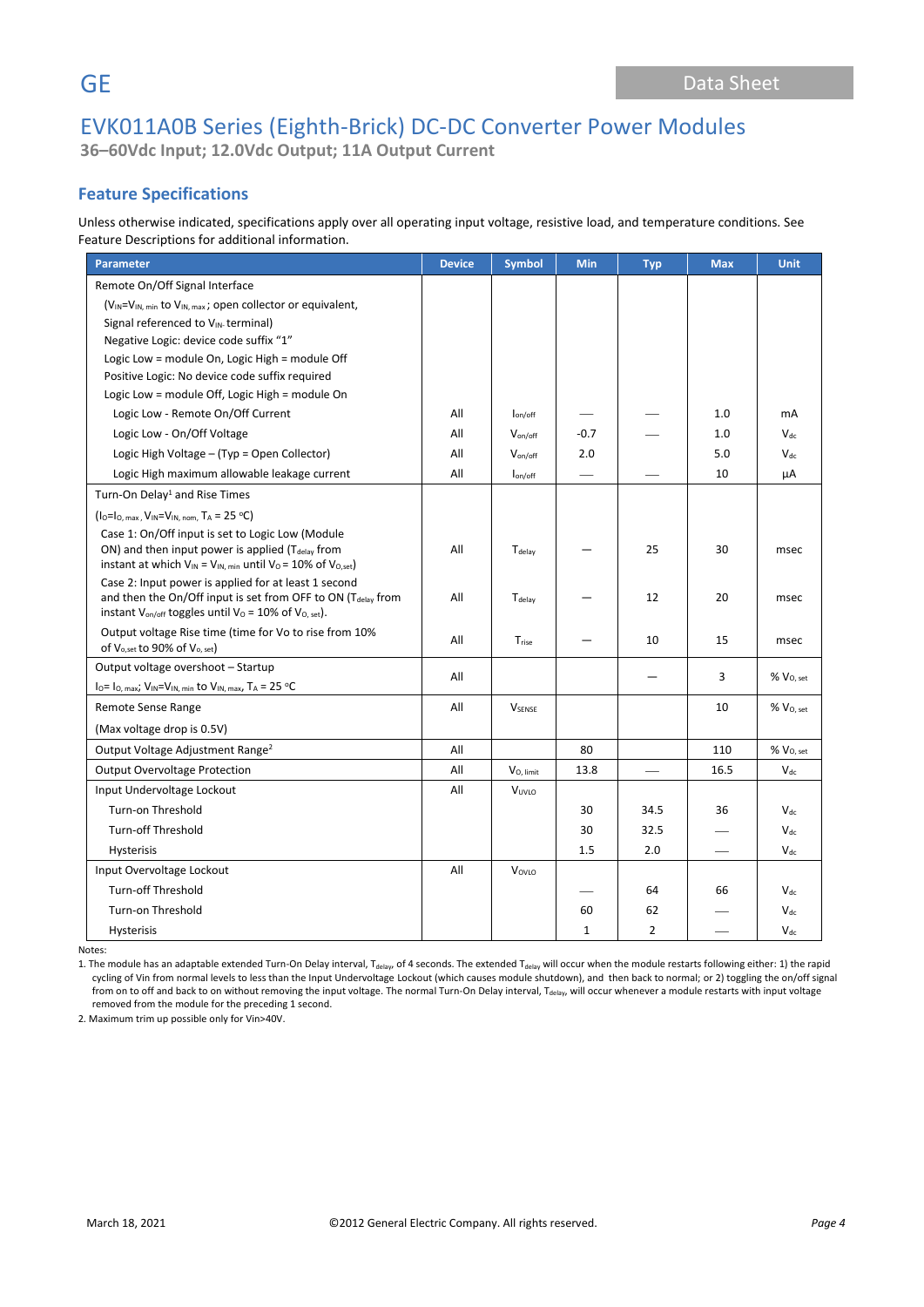**36–60Vdc Input; 12.0Vdc Output; 11A Output Current**

## **Characteristic Curves**

The following figures provide typical characteristics for the EVK011A0B (12V, 11A) at 25°C. The figures are identical for either positive or negative remote On/Off logic.





**Figure 2. Typical output ripple and noise (VIN = VIN,NOM, I<sup>o</sup> = Io,max).**



**Figure 3. Transient Response to 0.1A/µS Dynamic Load**  Change from 50% to 75% to 50% of full load  $(V_{IN} = V_{IN,NOM})$ , **CO=100µF.**











**Figure 6. Typical Start-up Using Input Voltage (VIN = VIN,NOM, I<sup>o</sup> = Io,max).**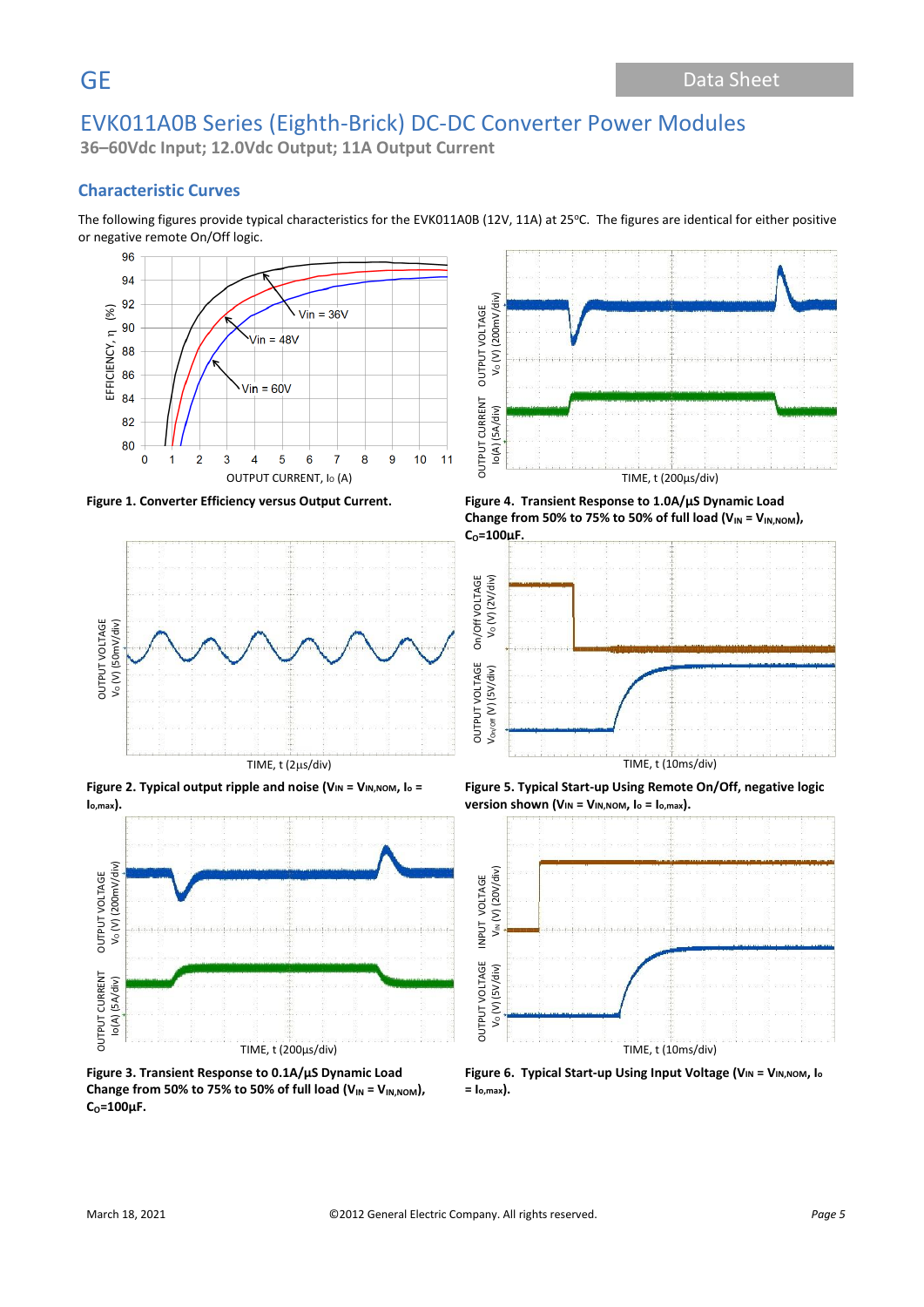**36–60Vdc Input; 12.0Vdc Output; 11A Output Current**

# **Test Configurations**



NOTE: Measure input reflected ripple current with a simulated<br>source inductance (L<sub>TEST</sub>) of 12µH. Capacitor C<sub>s</sub> offsets possible battery impedance. Measure current as shown above.

### **Figure 7. Input Reflected Ripple Current Test Setup.**



NOTE: All voltage measurements to be taken at the module terminals, as shown above. If sockets are used then Kelvin connections are required at the module terminals to avoid measurement errors due to socket contact resistance.

### **Figure 8. Output Ripple and Noise Test Setup.**



NOTE: All voltage measurements to be taken at the module terminals, as shown above. If sockets are used then Kelvin connections are required at the module terminals to avoid measurement errors due to socket contact resistance.

### **Figure 9. Output Voltage and Efficiency Test Setup.**

Efficiency 
$$
\eta = \frac{V_O. I_O}{V_{IN}. I_{IN}}
$$
 x 100 %

### **Design Considerations**

### **Input Filtering**

The power module should be connected to a low ac-impedance source. Highly inductive source impedance can affect the stability of the power module. For the test configuration in Figure 7 a 33-100μF electrolytic capacitor (ESR<0.1 $\Omega$  at 100kHz), mounted close to the power module helps ensure the stability of the unit. Consult the factory for further application guidelines.

### **Safety Considerations**

For E agency approval the power module must be installed in compliance with the spacing and separation requirements of the end-use safety agency standards, i.e., UL ANSI/UL 62368-1 and CAN/CSA C22.2 No. 62368-1 Recognized, DIN VDE 0868-1/A11:2017 (EN62368- 1:2014/A11:2017)

If the input source is non-SELV (ELV or a hazardous voltage greater than 60 Vdc and less than or equal to 75Vdc), for the module's output to be considered as meeting the requirements for safety extra-low voltage (SELV) or ES1, all of the following must be true:

- The input source is to be provided with reinforced insulation from any other hazardous voltages, including the ac mains.
- One V<sub>IN</sub> pin and one V<sub>OUT</sub> pin are to be grounded, or both the input and output pins are to be kept floating.
- The input pins of the module are not operator accessible.
- Another SELV or ES1 reliability test is conducted on the whole system (combination of supply source and subject module), as required by the safety agencies, to verify that under a single fault, hazardous voltages do not appear at the module's output.
- **Note:** Do not ground either of the input pins of the module without grounding one of the output pins. This may allow a non-SELV/ES1 voltage to appear between the output pins and ground.

The power module has extra-low voltage (ELV) outputs when all inputs are SELV or ES1.

All flammable materials used in the manufacturing of these modules are rated 94V-0, or tested to the UL60950 A.2 for reduced thickness.

For input voltages exceeding –60 Vdc but less than or equal to –75 Vdc, these converters have been evaluated to the applicable requirements of BASIC INSULATION between secondary DC MAINS DISTRIBUTION input (classified as TNV-2 in Europe) and unearthed SELV outputs.

The input to these units is to be provided with a maximum 8 A time-delay fuse in the ungrounded lead.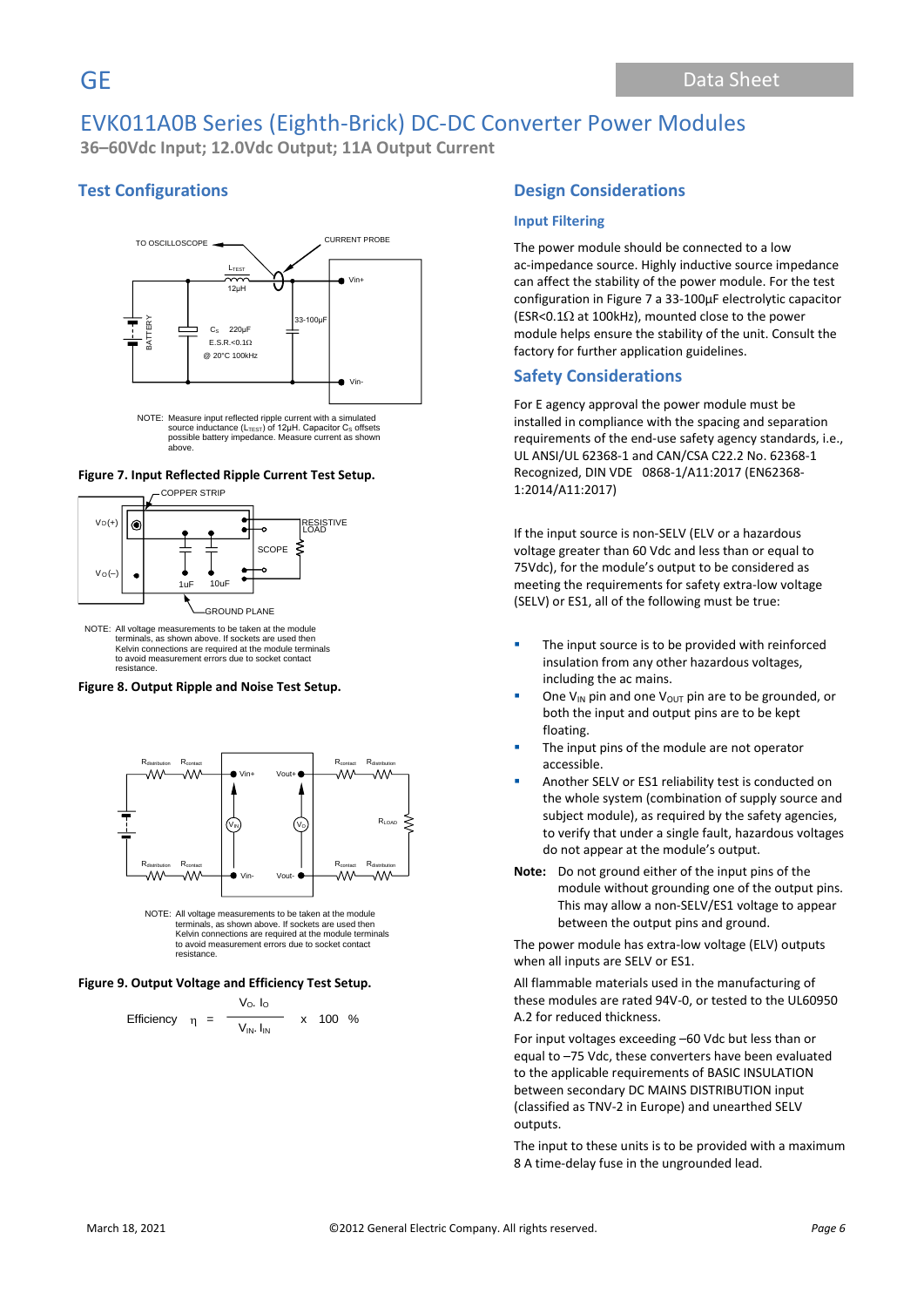**36–60Vdc Input; 12.0Vdc Output; 11A Output Current**

# **Feature Description**

### **Remote On/Off**

Two remote on/off options are available. Positive logic turns the module on during a logic high voltage on the ON/OFF pin, and off during a logic low. Negative logic remote On/Off, device code suffix "1", turns the module off during a logic high and on during a logic low.



**Figure 10. Remote On/Off Implementation.**

To turn the power module on and off, the user must supply a switch (open collector or equivalent) to control the voltage  $(V_{on/off})$ between the ON/OFF terminal and the VIN(-) terminal (see Figure 10). Logic low is  $0V \le V_{on/off} \le 1.0V$ . The maximum  $I_{on/off}$  during a logic low is 1mA, the switch should be maintain a logic low level whilst sinking this current.

During a logic high, the typical maximum  $V_{on/off}$  generated by the module is 5V, and the maximum allowable leakage current at  $V_{on/off}$  = 5V is 1µA.

If not using the remote on/off feature:

For positive logic, leave the ON/OFF pin open.

For negative logic, short the ON/OFF pin to  $V_{IN}(-)$ .

### **Remote Sense**

Remote sense minimizes the effects of distribution losses by regulating the voltage at the remote-sense connections (See Figure 11). The voltage between the remote-sense pins and the output terminals must not exceed the output voltage sense range given in the Feature Specifications table:

### $[V_0(+) - V_0(-)] -$  [SENSE(+) – SENSE(-)]  $\leq$  0.5 V

Although the output voltage can be increased by both the remote sense and by the trim, the maximum increase for the output voltage is not the sum of both. The maximum increase is the larger of either the remote sense or the trim. The amount of power delivered by the module is defined as the voltage at the output terminals multiplied by the output current. When using remote sense and trim, the output voltage of the module can be increased, which at the same output current would increase the power output of the module. Care should be taken to ensure that the maximum output power of the module remains at or below the maximum rated power (Maximum rated power = Vo,set x Io,max).



**Figure 11. Circuit Configuration for remote sense .**

### **Input Undervoltage Lockout**

At input voltages below the input undervoltage lockout limit, the module operation is disabled. The module will only begin to operate once the input voltage is raised above the undervoltage lockout turn-on threshold,  $V_{UV/ON}$ .

Once operating, the module will continue to operate until the input voltage is taken below the undervoltage turn-off threshold, V<sub>UV/OFF</sub>.

### **Overtemperature Protection**

To provide protection under certain fault conditions, the unit is equipped with a thermal shutdown circuit. The unit will shutdown, if the thermal reference point (Figure 13), exceeds  $T_{ref1}$  = 133 <sup>o</sup>C or  $T_{ref2}$  = 140<sup>o</sup>C (typical), but the thermal shutdown is not intended as a guarantee that the unit will survive temperatures beyond its rating. The module will automatically restart upon cool-down to a safe temperature.

### **Output Overvoltage Protection**

The output over voltage protection scheme of the modules has an independent over voltage loop to prevent single point of failure. This protection feature latches in the event of over voltage across the output. Cycling the on/off pin or input voltage resets the latching protection feature. If the auto-restart option (4) is ordered, the module will automatically restart upon an internally programmed time elapsing.

### **Overcurrent Protection**

To provide protection in a fault (output overload) condition, the unit is equipped with internal current-limiting circuitry and can endure current limiting continuously. At the point of current-limit inception, the unit enters hiccup mode. If the unit is not configured with auto–restart, then it will latch off following the over current condition. The module can be restarted by cycling the dc input power for at least one second or by toggling the remote on/off signal for at least one second. If the unit is configured with the auto-restart option (4), it will remain in the hiccup mode as long as the overcurrent condition exists; it operates normally, once the output current is brought back into its specified range. The average output current during hiccup is  $10\%$  I<sub>O, max</sub>.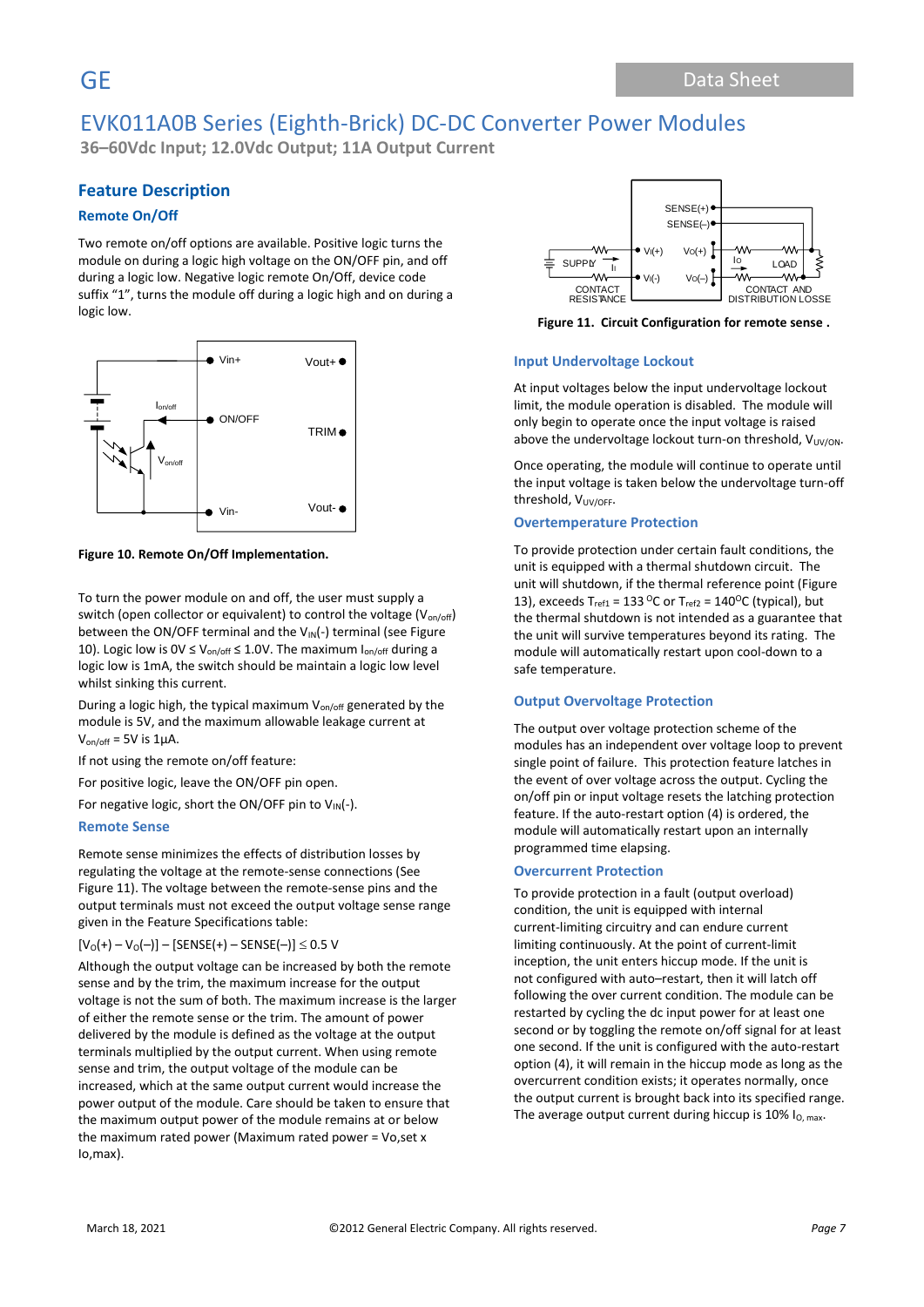**36–60Vdc Input; 12.0Vdc Output; 11A Output Current**

## **Feature Descriptions** (continued) **Output Voltage Programming**

Trimming allows the output voltage set point to be increased or decreased, this is accomplished by connecting an external resistor between the TRIM pin and either the  $V_0(+)$  pin or the  $V_0(-)$  pin.



### **Figure 12. Circuit Configuration to Trim Output Voltage.**

Connecting an external resistor ( $R_{\text{trim-down}}$ ) between the TRIM pin and the Vo(-) (or Sense(-)) pin decreases the output voltage set point. To maintain set point accuracy, the trim resistor tolerance should be ±1.0%.

The following equation determines the required external resistor value to obtain a percentage output voltage change of Δ%

$$
R_{trim-down} = \left[\frac{511}{\Delta\%} - 10.22\right] k\Omega
$$
  
Where 
$$
\Delta\% = \left(\frac{V_{o,set} - V_{desired}}{V_{o,set}}\right) \times 100
$$

For example, to trim-down the output voltage of the module by 8% to 11.04V, Rtrim-down is calculated as follows:

$$
\Delta\% = 8
$$

$$
R_{trim-down} = \left[\frac{511}{8} - 10.22\right] k\Omega
$$

$$
R_{trim-down} = 53.655 \text{ K}\Omega
$$

Connecting an external resistor  $(R_{trim-up})$  between the TRIM pin and the  $V_0(+)$  (or Sense  $(+)$ ) pin increases the output voltage set point. The following equations determine the required external resistor value to obtain a percentage output voltage change of Δ%:

$$
R_{trim-up} = \left[\frac{5.11 \times V_{o,set} \times (100 + \Delta\%)}{1.225 \times \Delta\%} - \frac{511}{\Delta\%} - 10.22\right] k\Omega
$$
  
Where 
$$
\Delta\% = \left(\frac{V_{desired} - V_{o,set}}{V_{o,set}}\right) \times 100
$$

For example, to trim-up the output voltage of the module by 5% to 12.6V, R<sub>trim-up</sub> is calculated is as follows:

$$
\Delta\% = 5
$$
  

$$
R_{\text{trim-up}} = \left[\frac{5.11 \times 12.0 \times (100 + 5)}{1.225 \times 5} - \frac{511}{5} - 10.22\right] k\Omega
$$
  

$$
R_{\text{trim-up}} = 938.8 k\Omega
$$

The voltage between the  $Vo(+)$  and  $Vo(-)$  terminals must not exceed the minimum output overvoltage protection value shown

in the Feature Specifications table. This limit includes any increase in voltage due to remote-sense compensation and output voltage set-point adjustment trim.

Although the output voltage can be increased by both the remote sense and by the trim, the maximum increase for the output voltage is not the sum of both. The maximum increase is the larger of either the remote sense or the trim. The amount of power delivered by the module is defined as the voltage at the output terminals multiplied by the output current. When using remote sense and trim, the output voltage of the module can be increased, which at the same output current would increase the power output of the module. Care should be taken to ensure that the maximum output power of the module remains at or below the maximum rated power (Maximum rated power =  $V_{O,set}$  x  $I_{O,max}$ ).

## **Thermal Considerations**

The power modules operate in a variety of thermal environments; however, sufficient cooling should be provided to help ensure reliable operation.

Considerations include ambient temperature, airflow, module power dissipation, and the need for increased reliability. A reduction in the operating temperature of the module will result in an increase in reliability. The thermal data presented here is based on physical measurements taken in a wind tunnel, using automated thermo-couple instrumentation to monitor key component temperatures: FETs, diodes, control ICs, magnetic cores, ceramic capacitors, opto-isolators, and module pwb conductors, while controlling the ambient airflow rate and temperature. For a given airflow and ambient temperature, the module output power is increased, until one (or more) of the components reaches its maximum derated operating temperature, as defined in IPC-9592. This procedure is then repeated for a different airflow or ambient temperature until a family of module output derating curves is obtained.



### **Thermal Considerations(continued)**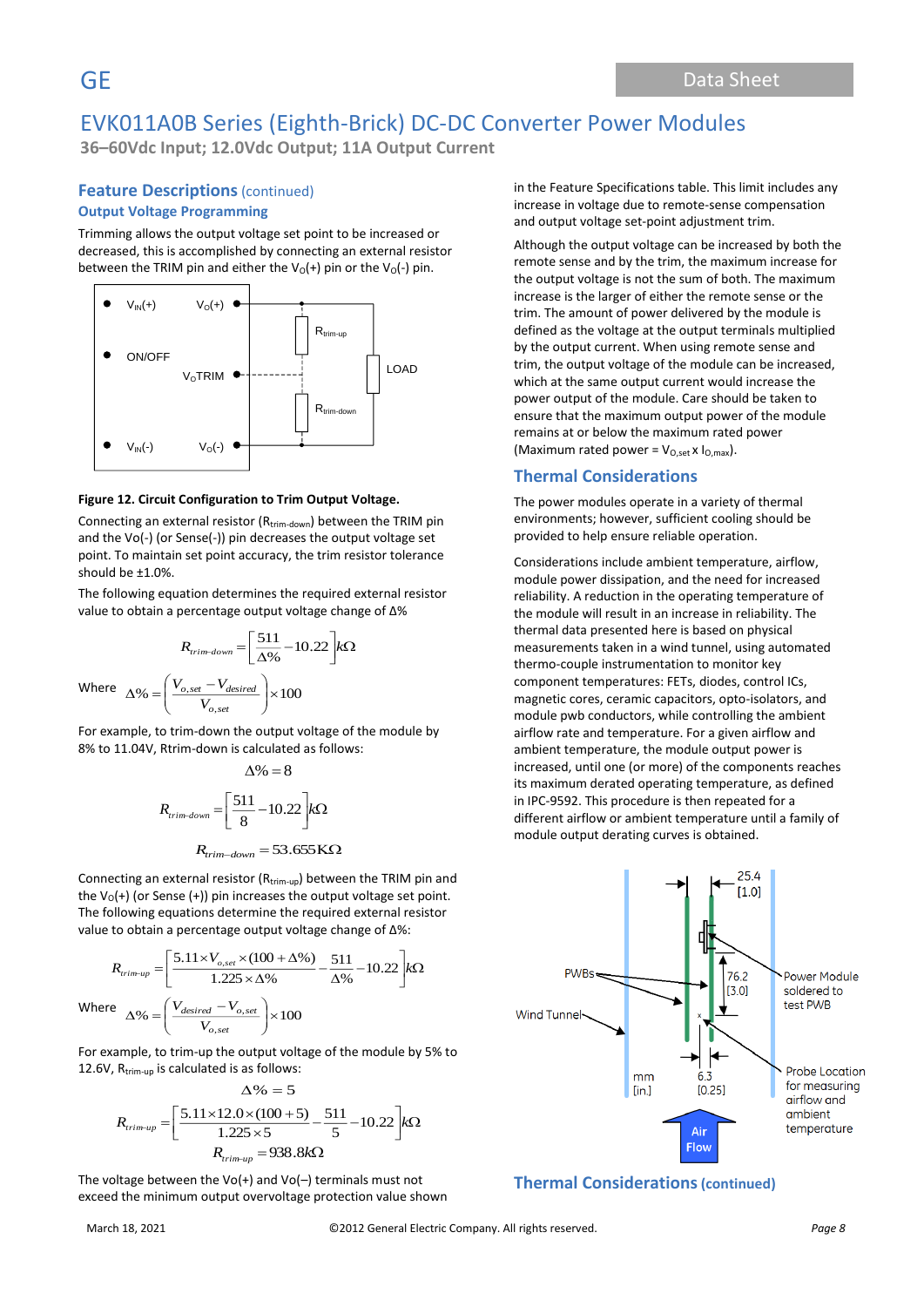**36–60Vdc Input; 12.0Vdc Output; 11A Output Current**

### Heat-dissipating components are mounted on the top side

The thermal reference points,  $T_{ref1}$  and  $T_{ref2}$  used in the specifications for open frame modules is shown in Figure 13. For reliable operation T<sub>ref1</sub> should not exceed 128°C, and T<sub>ref2</sub> should not exceed 123°C .



### **Figure 13. Tref Temperature Measurement Location for open Frame Module.**

### **Heat Transfer via Convection**

Increased airflow over the module enhances the heat transfer via convection. Derating curves showing the maximum output current that can be delivered by the open frame module versus local ambient temperature (TA) for natural convection and up to 1.5m/s (300 ft./min) forced airflow are shown in Figure 14.



AMBIENT TEMEPERATURE,  $T_A$  (°C)

### **Figure 14. Output Current Derating for the Open Frame Module; Airflow in the Transverse Direction from Vout(+) to Vout(-); Vin =48V.**

Please refer to the Application Note "Thermal Characterization Process For Open-Frame Board-Mounted Power Modules" for a detailed discussion of thermal aspects including maximum device temperatures.

## **Through-Hole Soldering Information**

The RoHS-compliant (Z codes) through-hole products use the SAC (Sn/Ag/Cu) Pb-free solder and RoHS-compliant components. The RoHS-compliant with lead solder exemption (non-Z codes) through-hole products use Sn/Pb solder and RoHS-compliant components. Both non-Z and Z codes are designed to be processed through single or dual wave soldering machines. The pins have an RoHScompliant finish that is compatible with both Pb and Pbfree wave soldering processes. A maximum preheat rate of  $3^{\circ}$ C/s is suggested. The wave preheat process should be such that the temperature of the power module board is kept below 210°C. For Pb solder, the recommended pot temperature is 260°C, while the Pb-free solder pot is 270°C max. Not all RoHS-compliant through-hole products can be processed with paste-through-hole Pb or Pb-free reflow process. If additional information is needed, please consult with your GE representative for more details.

### **Post Solder Cleaning and Drying Considerations**

Post solder cleaning is usually the final circuit-board assembly process prior to electrical board testing. The result of inadequate cleaning and drying can affect both the reliability of a power module and the testability of the finished circuit-board assembly. For guidance on appropriate soldering, cleaning and drying procedures, refer to GE *Board Mounted Power Modules: Soldering and Cleaning* Application Note (AN04-001).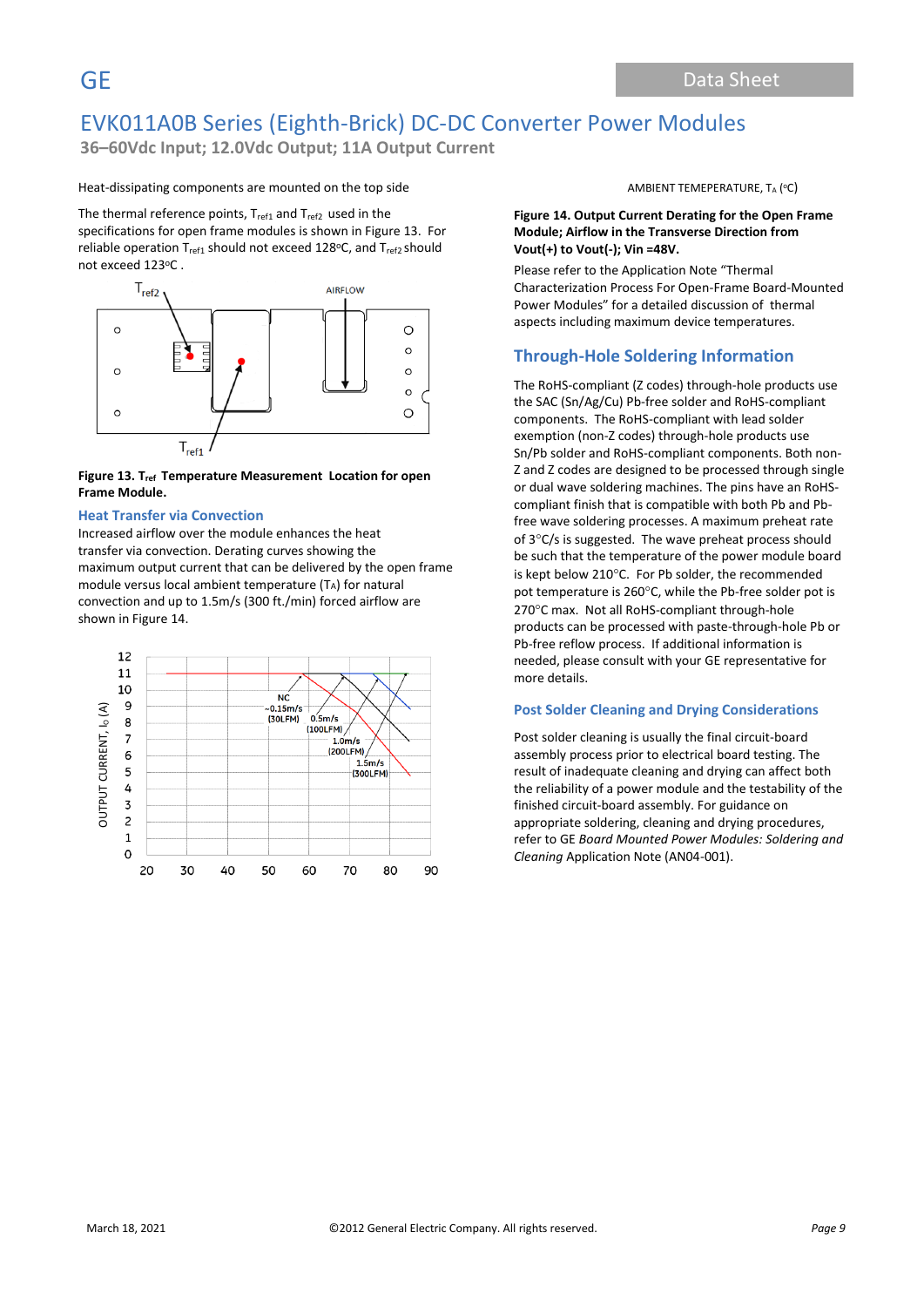**36–60Vdc Input; 12.0Vdc Output; 11A Output Current**

## **EMC Considerations**

The circuit and plots in Figure 15 shows a suggested configuration to meet the conducted emission limits of EN55032 Class B.



pre AV<br>EN 55022B V AV Limit  $MES$ **LIM** 

### **Figure 15. EMC Considerations**

For further information on designing for EMC compliance, please refer to the FLT007A0 data sheet (DS05-028).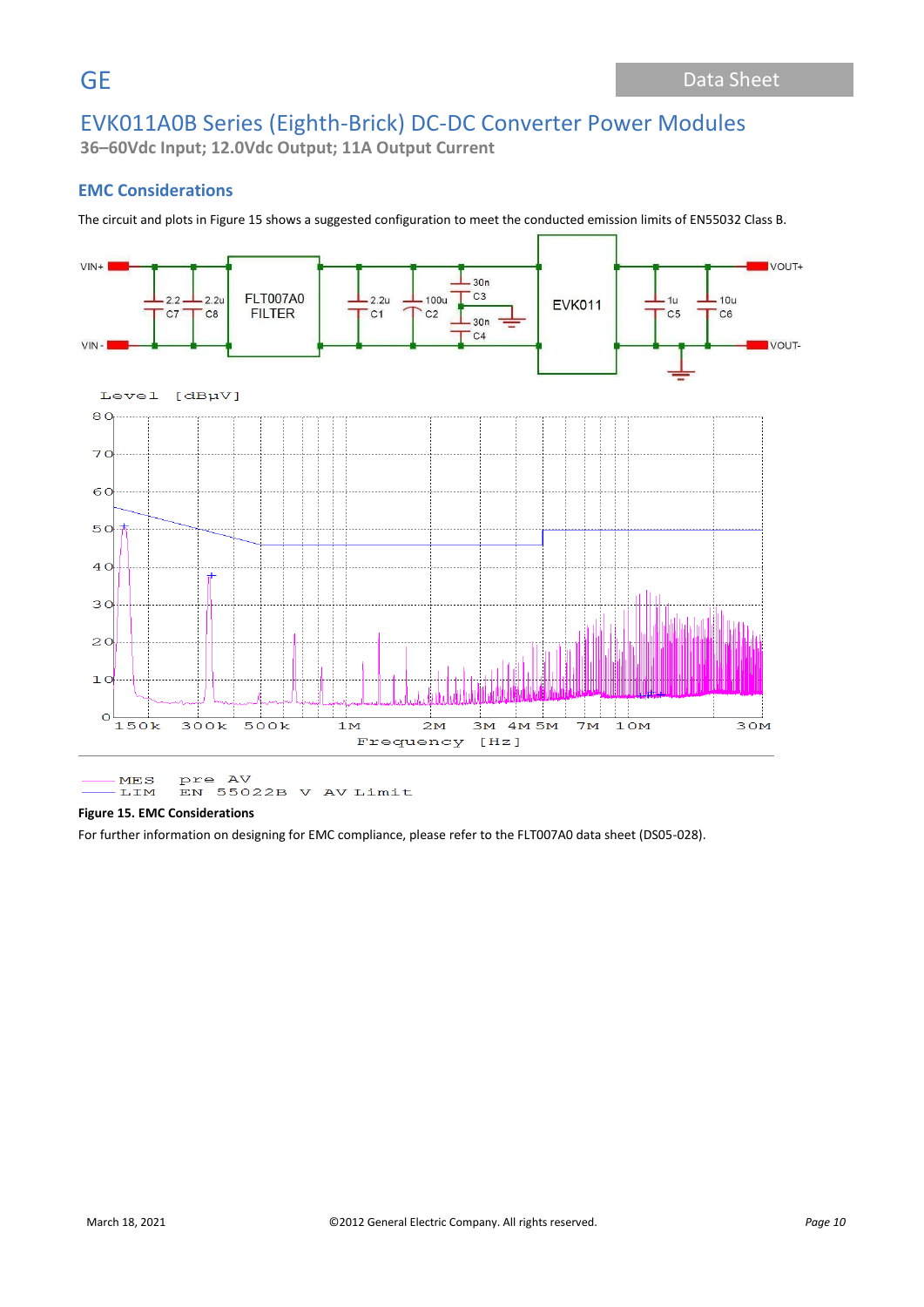**36–60Vdc Input; 12.0Vdc Output; 11A Output Current**

# **Mechanical Outline for Through-Hole Module**



Tolerances: x.x mm  $\pm$  0.5 mm [x.xx in.  $\pm$  0.02 in.] (Unless otherwise indicated)

x.xx mm  $\pm$  0.25 mm [x.xxx in  $\pm$  0.010 in.]

#Top side label includes GE name, product designation and date code.



### \* For optional pin lengths, see Table 2 Device Options and Coding Scheme

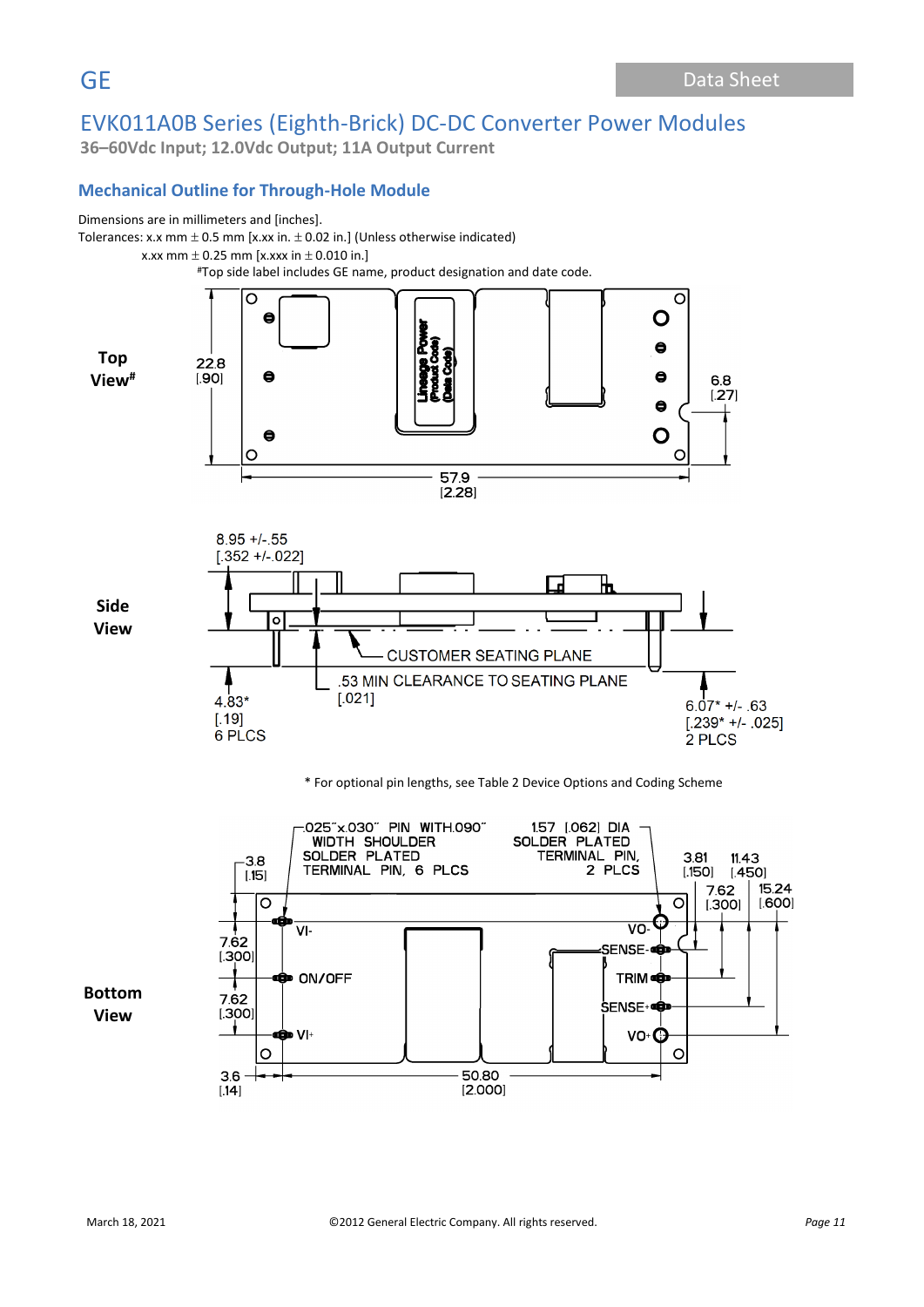**36–60Vdc Input; 12.0Vdc Output; 11A Output Current**

# **Recommended Pad Layout**

### Dimensions are in millimeters and [inches].

```
Tolerances: x.x mm \pm 0.5 mm [x.xx in. \pm 0.02 in.] (Unless otherwise indicated)
x.xx mm \pm 0.25 mm [x.xxx in \pm 0.010 in.]
```
# Component

Side View



## **TH Recommended Pad Layout (Component Side View)**